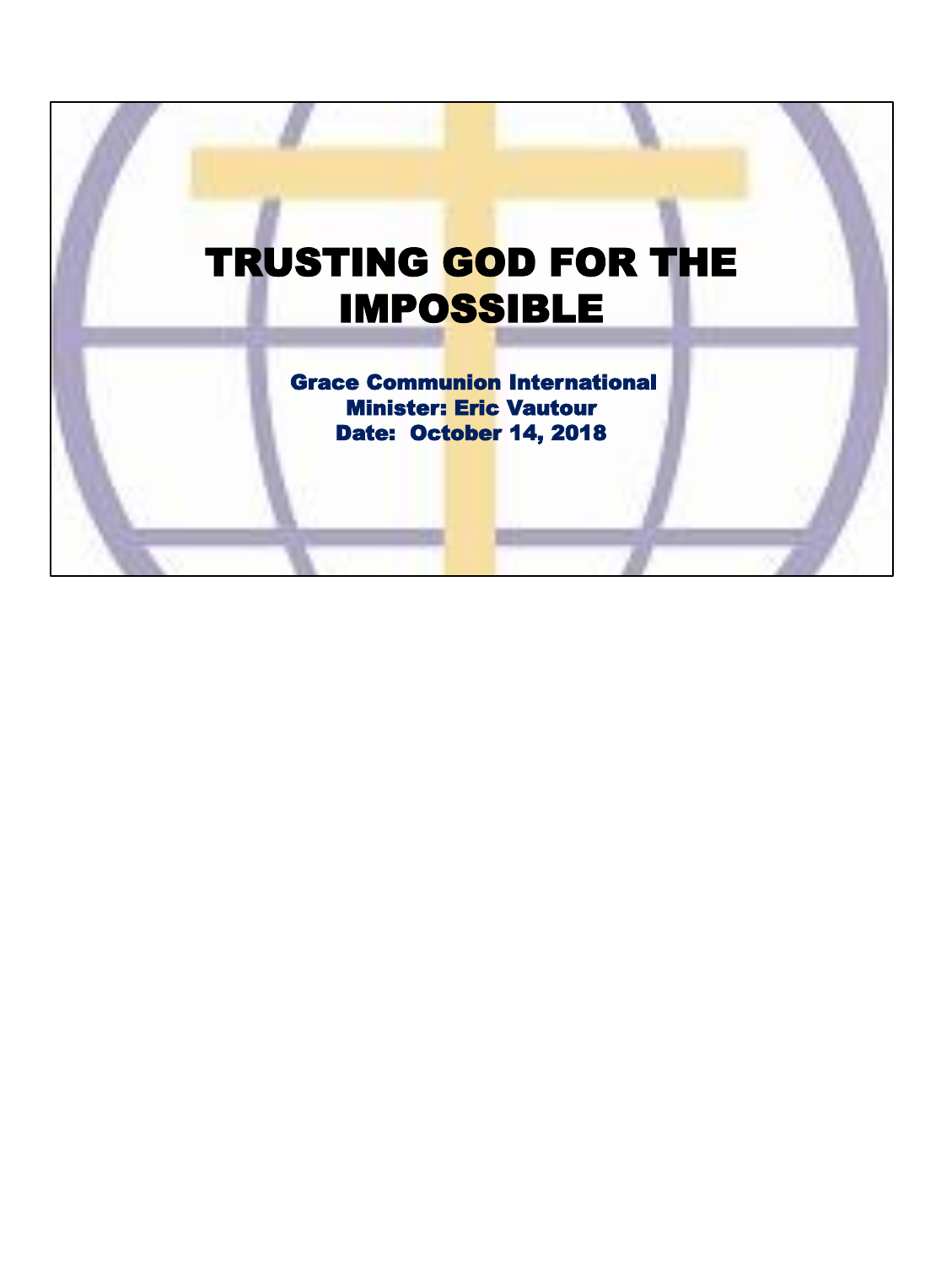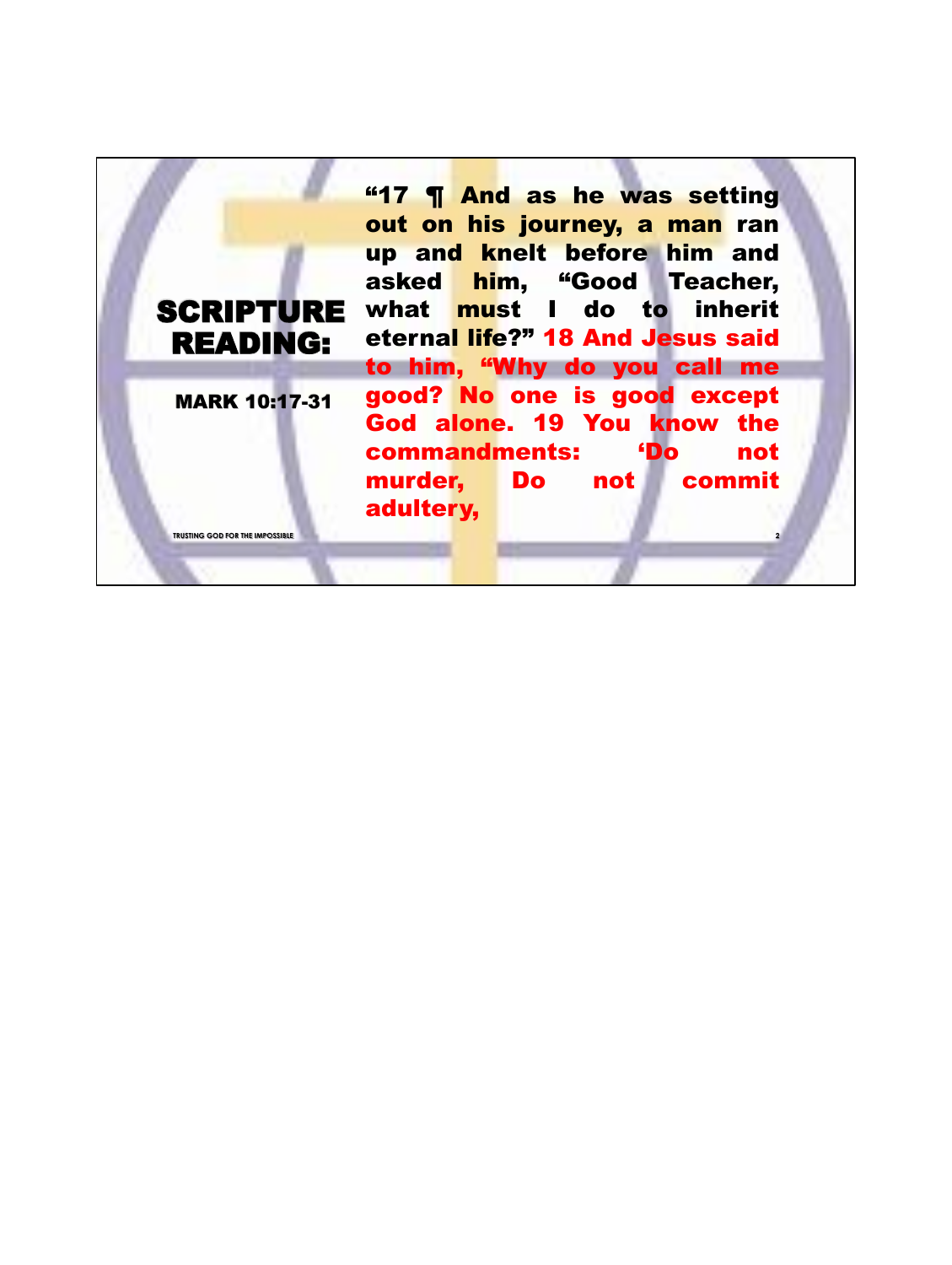DO NOT STEAL, DO NOT BEAR FALSE WITNESS, DO NOT DEFRAUD, HONOR YOUR FATHER AND MOTHER.'" 20 AND HE SAID TO HIM, "TEACHER, ALL THESE I HAVE KEPT FROM MY YOUTH." 21 AND JESUS, LOOKING AT HIM, LOVED HIM, AND SAID TO HIM, "YOU LACK ONE THING: GO, SELL ALL THAT YOU HAVE AND GIVE TO THE POOR, AND YOU WILL HAVE TREASURE IN HEAVEN; AND COME, FOLLOW ME." 22 DISHEARTENED BY THE SAYING, HE WENT AWAY SORROWFUL, FOR HE HAD GREAT POSSESSIONS. 23 AND JESUS LOOKED AROUND AND SAID TO HIS DISCIPLES, "HOW DIFFICULT IT WILL BE FOR THOSE WHO HAVE WEALTH TO ENTER THE KINGDOM OF GOD!"

**3**

**TRUSTING GOD FOR THE IMPOSSIBLE**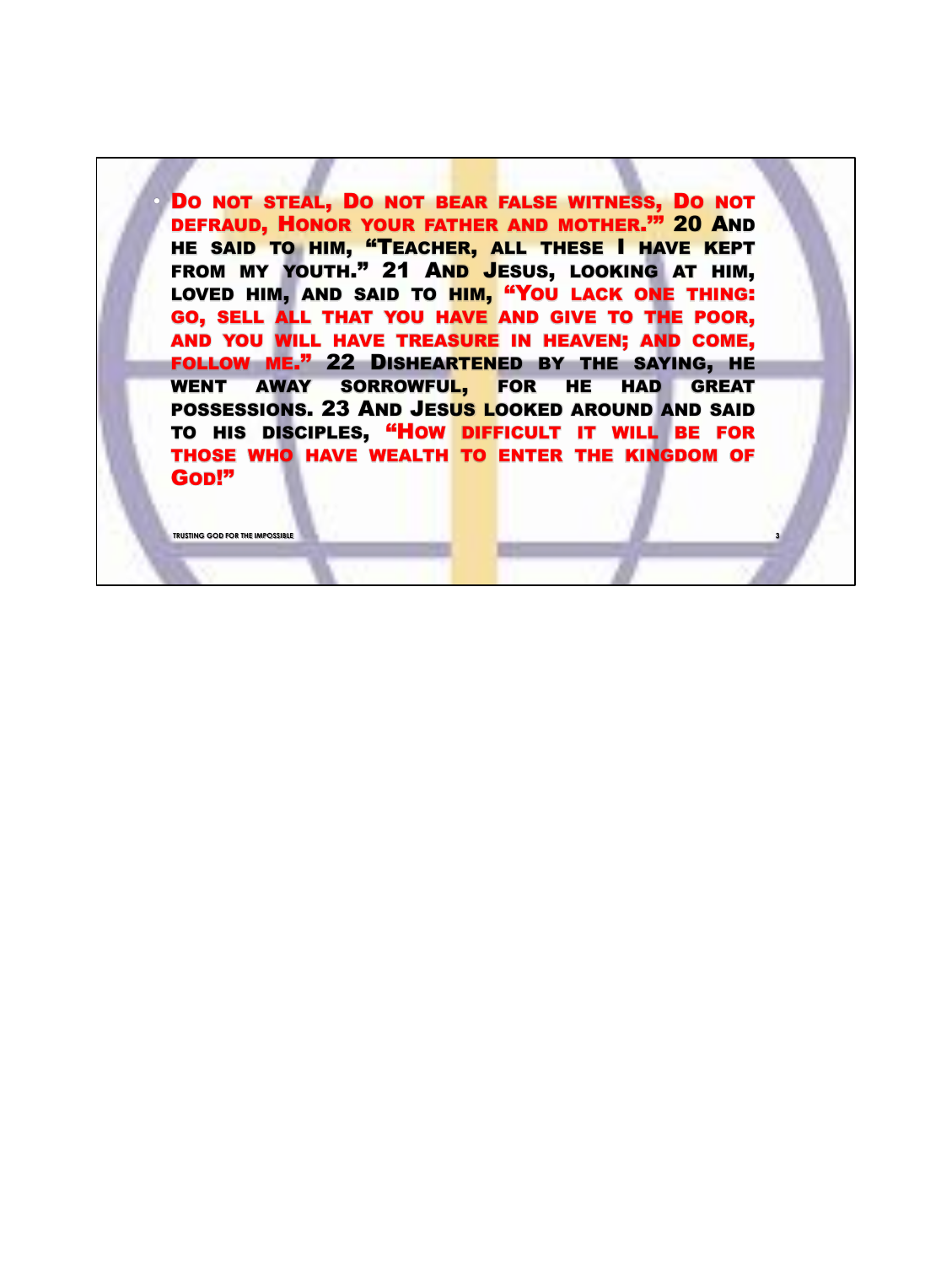**4** 24 And the disciples were amazed at his words. But Jesus said to them again, "Children, how difficult it is to enter the kingdom of God! 25 It is easier for a camel to go through the eye of a needle than for a rich person to enter the kingdom of God." 26 And they were exceedingly astonished, and said to him, "Then who can be saved?" 27 Jesus looked at them and said, "With man it is impossible, but not with God. For all things are possible with God."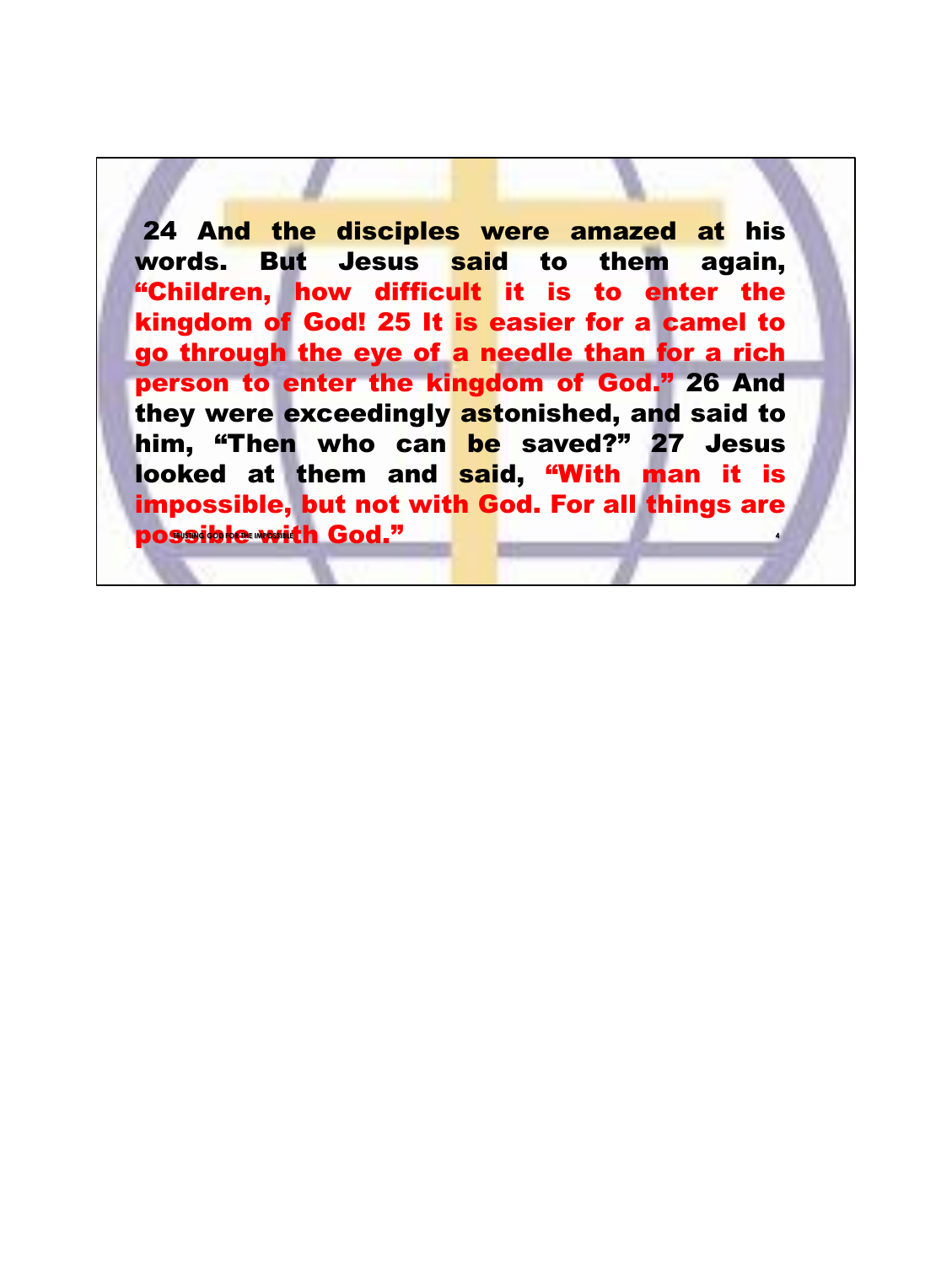

Prayer is a very important part of our Christian life. As we look at this passage of Scripture today, we need to be cognizant of God's role in our prayer life.

While Jesus was on the earth and became incarnate in our human flesh, he always prayed to God the Father. In fact, he came to the earth to do the Father's will as the perfect man in our place to redeem us from the terrible consequences of sin which are not only physical death but also eternal death.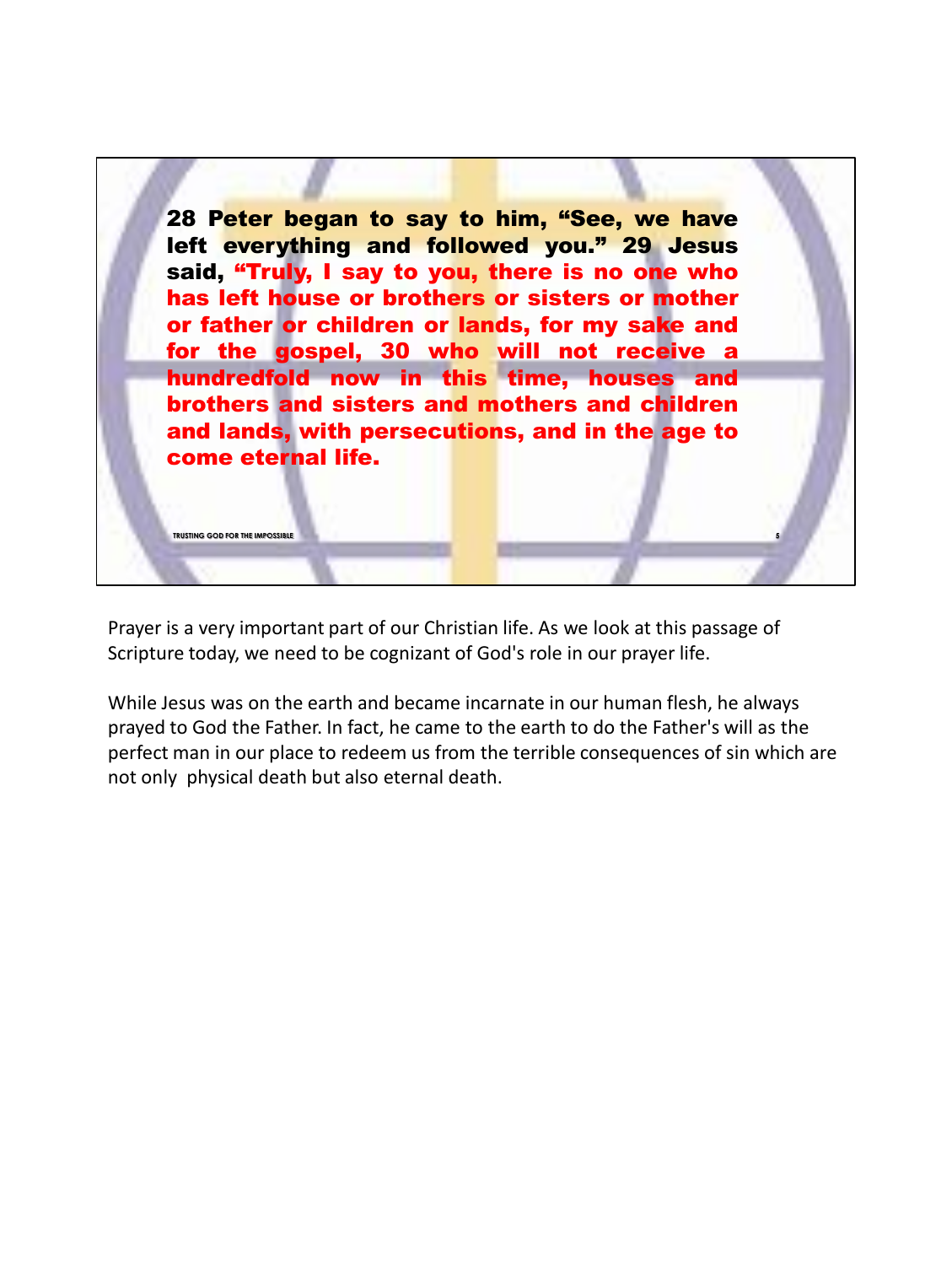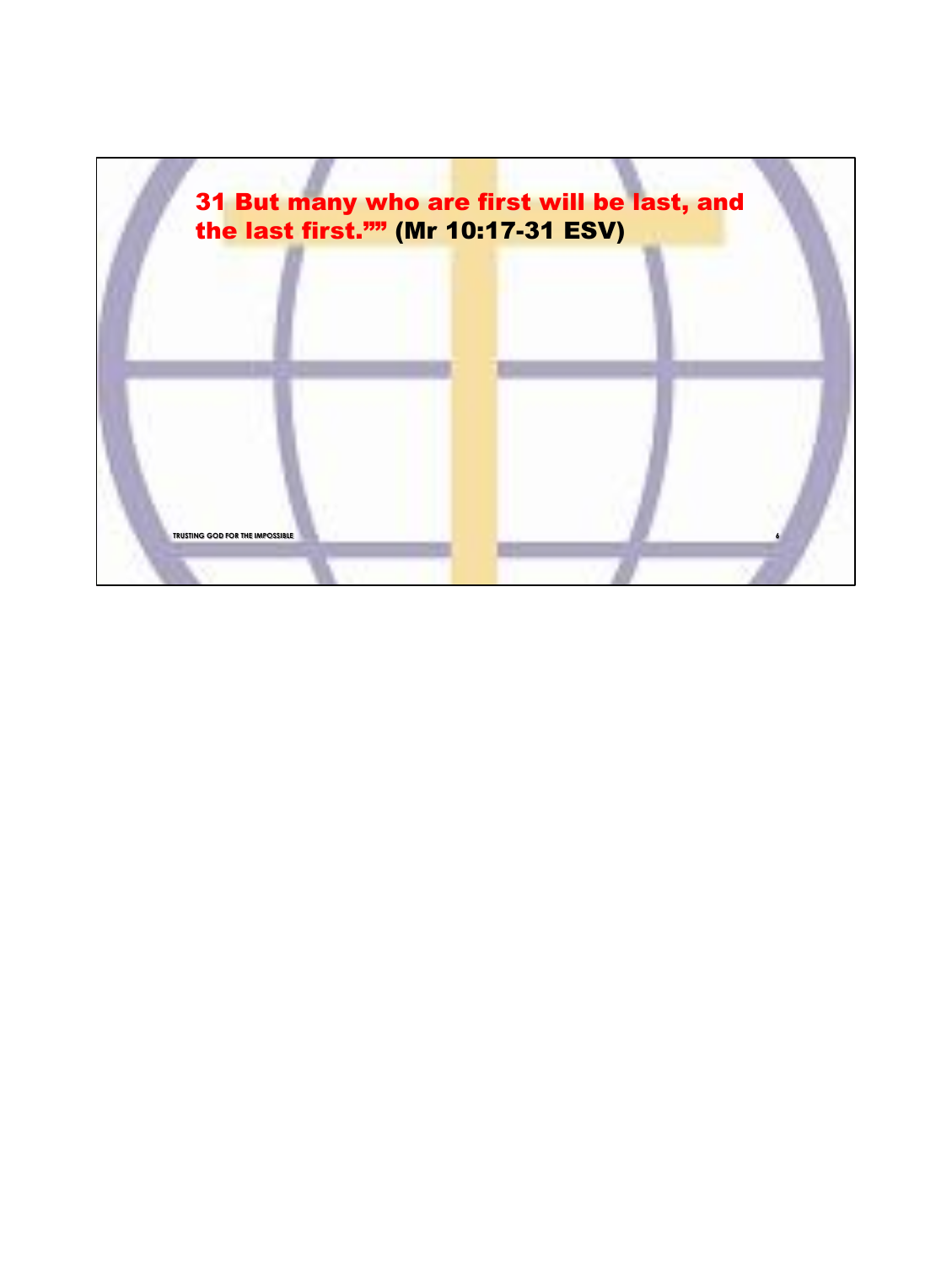

We can imagine the scene of the rich young man approaching Jesus. Obviously, this was a man committed to doing the will of God. He desired eternal life. To ask such a question, he had obviously listened to Jesus before.

Jesus responded to the rich young man by telling him that no one was good except God himself.

Jesus went on to enumerate some of the commandments. When he heard Jesus's answer, he obviously felt very reassured because he said, **"Teacher, all these I have kept from my youth."**

Jesus knew that this young man was rich. He basically told him that all his doing would not qualify him for the kingdom of God. Jesus saw that he had one big problem which is common to man. He trusted in his riches and was not willing to give them up to follow Jesus. Earthly possessions were more important to him than eternal life in God's kingdom.

It is so very easy to fall into this trap of thinking our security lies in our material possessions.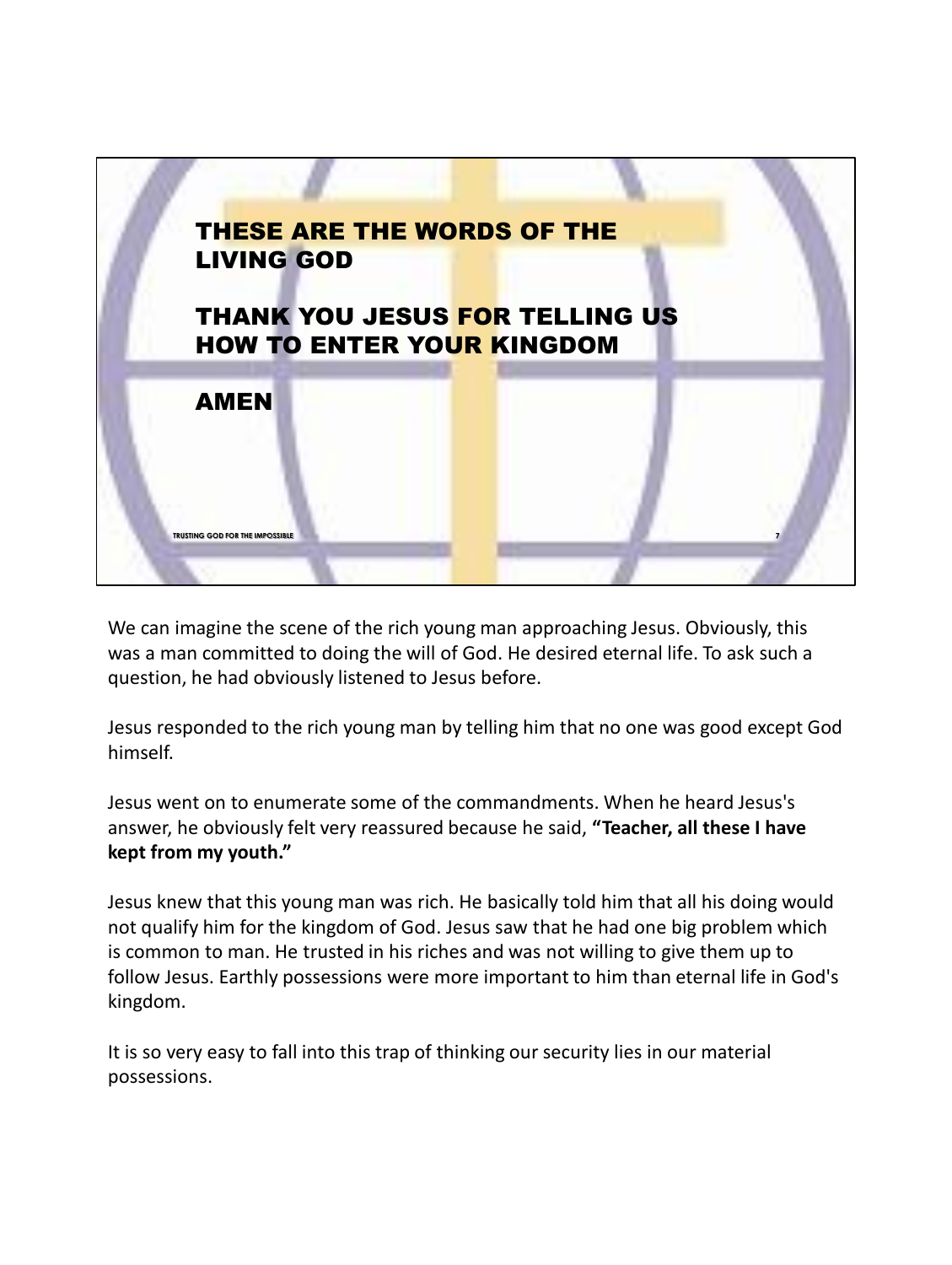Jesus told him that he lacked the one thing. He had to go sell all that he had and give it to the poor. The rich young man was not willing to do this to follow Jesus.

In other words, Jesus was telling him that his heart had to be turned to him rather than put his trust in earthly things.

What Jesus asked this man is very paradoxical.

We have to ask ourselves, what is easier—to live in grace or to live under the law?

The law is very definite. It told the Israelites what to do behaviourally. The law told them exactly how much to give whether it be to God or neighbor. They felt secure in this.

Living in grace, entering the kingdom of God, has much higher standards. We are asked to give generously from the heart. as the apostle Paul told the Corinthians. To give sacrificially is much more difficult than being told exactly how much to give.

The problem of the rich young man affects everyone. We may not see ourselves as rich but humanly speaking, it is easy to place our trust in material things. This is common to man.

We pray for the people who lost everything, even their clothing, because of the storm of hurricane Michael which hit the panhandle of Florida with winds of up to her 250 km/hr. Some are coming back home and to their businesses which are now complete destroyed. He had absolutely nothing left.

Being in that situation, would our relationship with God stand?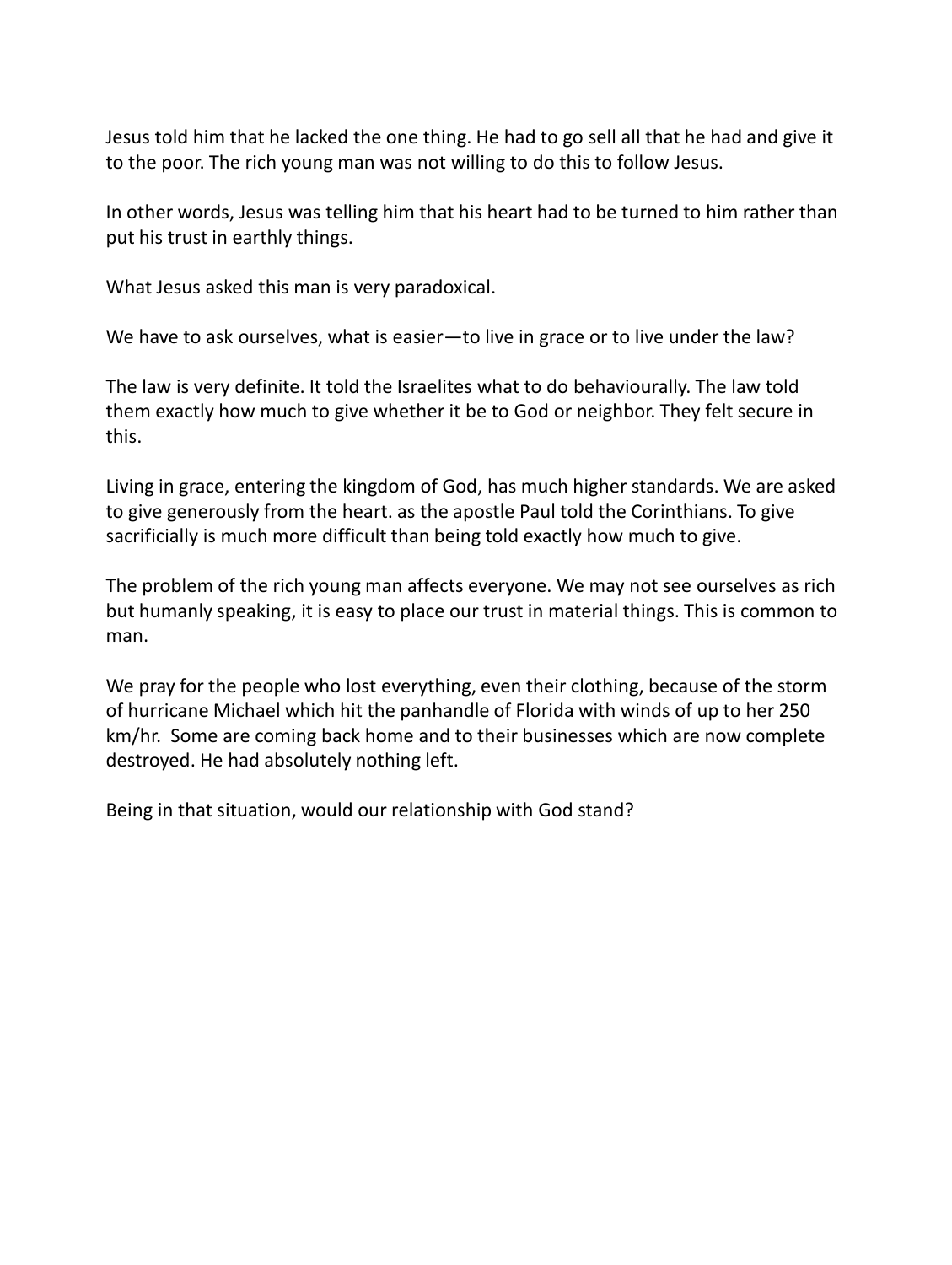

This young girl was staying with her grandparents. Her parents nor her grandparents could ever have foreseen what happened to her. Hurricane Michael's powerful wind lifted a portable structure high into the air and slammed it back on their house. One of the legs of this carport hit Amber in the head and killed her.

How would that affected our relationship with God if such a thing happened to us? Would we see God as loving or would we see him otherwise?

This young rich man had many possessions. He felt reassured at first that he was doing all the right things to inherit eternal life. Jesus told him basically that his doings were not sufficient, as good as they were. From a human of view, this young rich man was living a very good life. He was exemplary.

Jesus was basically telling this young man that none of his behaviours would qualify him for the kingdom of God.

What he needed to do was to commit his whole life to Jesus and trust him with everything. This young man became disheartened. The sacrifice Jesus asked was too much for him. He walked away.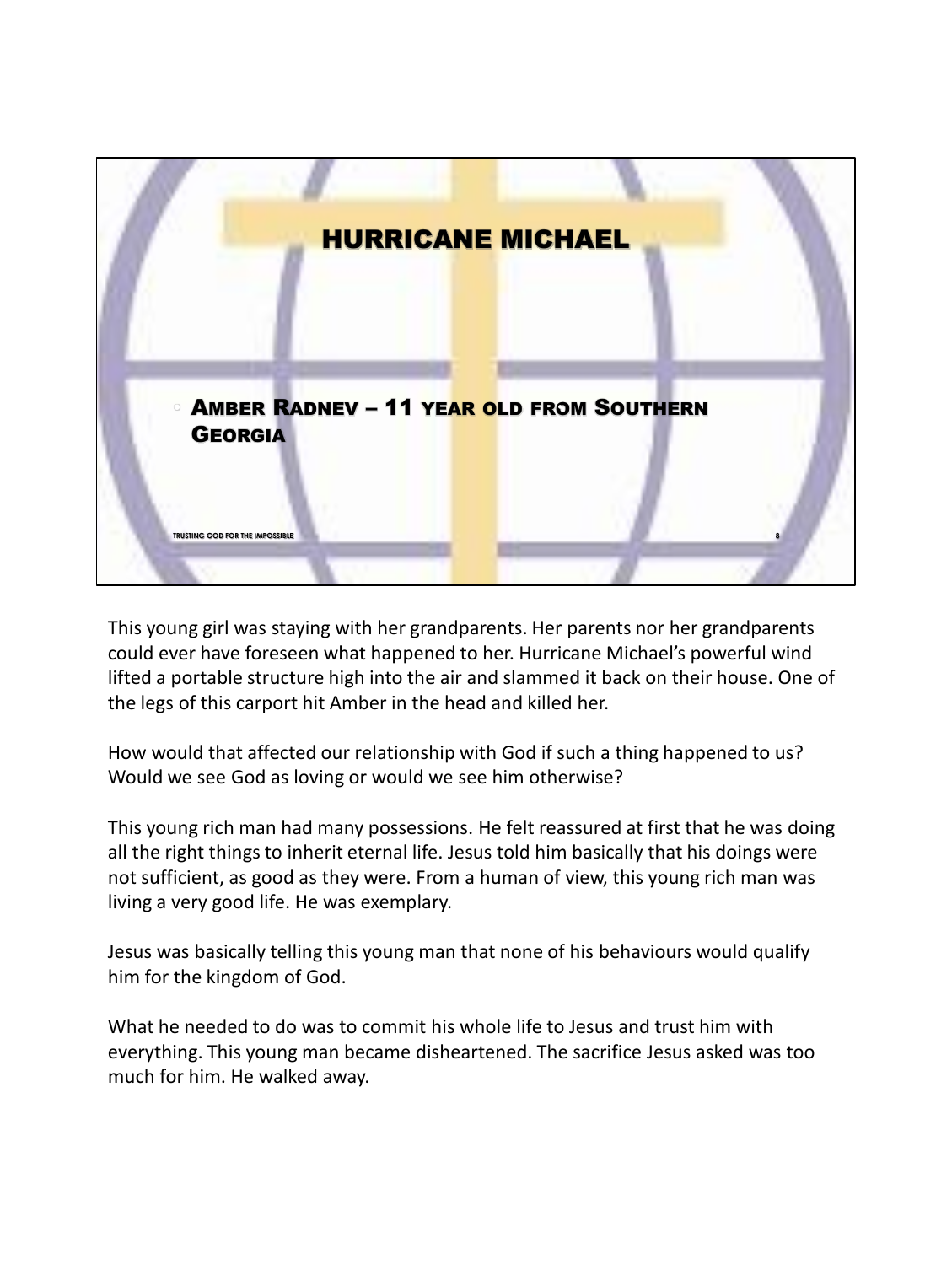Jesus loved this young man

At that point, Jesus' disciples were puzzled. Jesus told his disciples that it would be very difficult for those who have wealth to enter the kingdom of God.

The disciples had heard Jesus' answer to this young man that he needed to observe all the commandments. In the Old Testament, it was very clear how much to give to the poor.

We just need to think about the first, second and third tithe. The first side was tithe was for God, the second tithe was to go to the feast of Tabernacles every year and the third tithe was to be given to the poor every third year. No question how much to give to please God.

Jesus told him this young man to go way beyond that. Give everything up to follow me, Jesus said.

Jesus told them about the camel and the needle.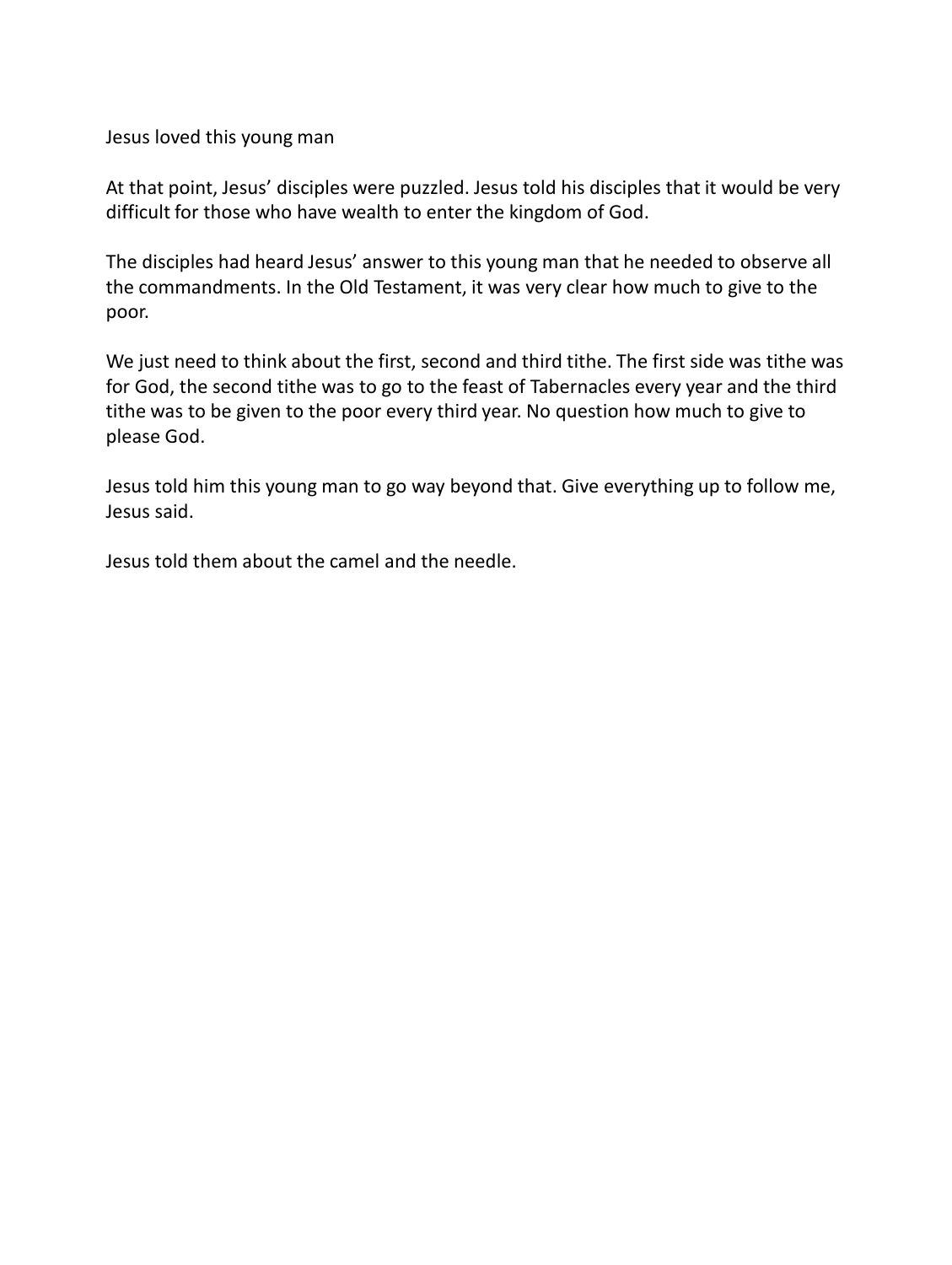

It is very easy to pacify and appease our conscience and apply the sayings of Jesus to other people rather than to us. Rather than taking these verses personally, we have an imaginary definition of what it is to be rich. We usually think of someone who is richer than we are.

It is easy for us to think that we do not trust in riches, in our material belongings.

We have probably all heard various explanations of what is the eye of the needle. Many times the explanations are to make the sayings of Jesus more palatable, more acceptable.

**A camel can get through the needle's eye if it throws off its burden and gets down on its knees. The lesson becomes practical: Rich persons need not worry if they just are humble. This tradition has no historical basis and looks like the invention of a wealthy church searching for loopholes.** Garland, David E.. Mark (The NIV Application Commentary Book 2) (p. 401). Zondervan. Kindle Edition.

If we were to bring this to a modern saying, we might say something like it is easier for a Rolls Royce or a new Jaguar to fit into the slot of a banking machine than to enter the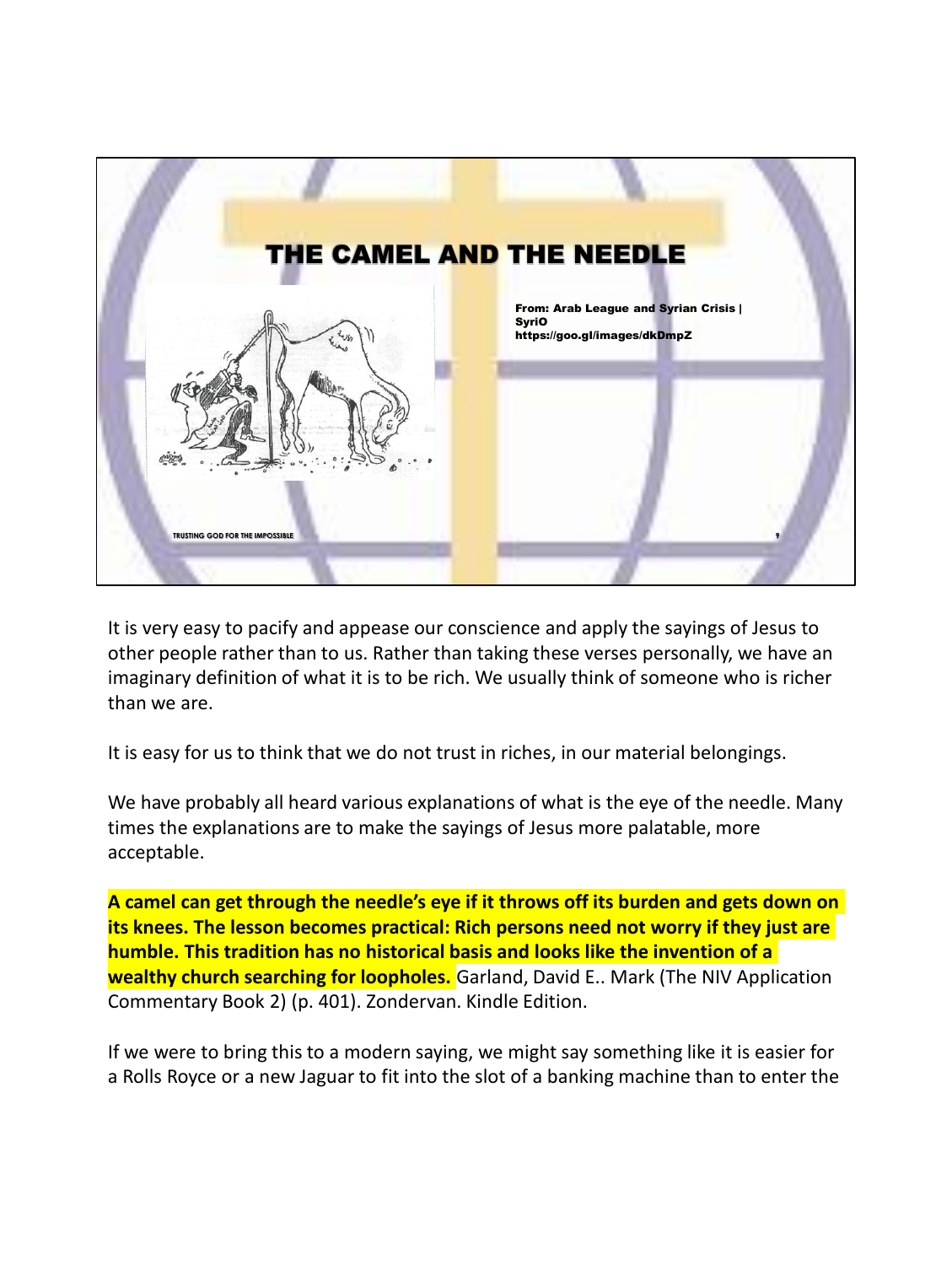kingdom of God. It is impossible to enter the Kingdom of God on our own strength.

**As Mark Twain said: "It ain't those parts of the Bible that I can't understand that bother me, it is the parts that I do understand." We do better if we confess that we are too weak to follow Jesus on his terms than if we try to find loopholes that allow us to continue in our complacency.** Garland, David E.. Mark (The NIV Application Commentary Book 2) (p. 402). Zondervan. Kindle Edition.

Jesus was talking to this young man's particular situation. Jesus is not asking that we sell all our possessions. For example, Paul writes the following, **"But if anyone does not provide for his relatives, and especially for members of his household, he has denied the faith and is worse than an unbeliever." (1 Ti 5:8 ESV).**

**Abraham,** the father of the faithful, was a very rich man. Abraham followed God's direction not knowing where he was going. **("Now the LORD said to Abram, "Go from your country and your kindred and your father's house to the land that I will show you." (Ge 12:1 ESV)**

**Zacchaeus** was a chief tax collector, and he was rich, as we read in Luke 19. This man was short. To be able to see and hear Jesus, he climbed up a sycamore tree. Zacchaeus voluntarily gave half of all his possessions to the poor. Jesus did not tell him to sell all he had.

Jesus gave another parable in Luke 12 about a very rich man who trusted in his wealth. **"16 And he told them a parable, saying, 'The land of a rich man produced plentifully, 17 and he thought to himself, "What shall I do, for I have nowhere to store my crops?" 18 And he said, "I will do this: I will tear down my barns and build larger ones, and there I will store all my grain and my goods. 19 And I will say to my soul, Soul, you have ample goods laid up for many years; relax, eat, drink, be merry." 20 But God said to him, "Fool! This night your soul is required of you, and the things you have prepared, whose will they be?" 21 So is the one who lays up treasure for himself and is not rich toward God.' 22 ¶ And he said to his disciples, 'Therefore I tell you, do not be anxious about your life, what you will eat, nor about your body, what you will put on. 23 For life is more than food, and the body more than clothing.' (Lu 12:16–23 ESV)**

This man trusted in his wealth rather than in God. Earthly possessions and selfrighteous acts will not save anyone.

The disciples were amazed at the words of Jesus and wondered who can enter the kingdom of God.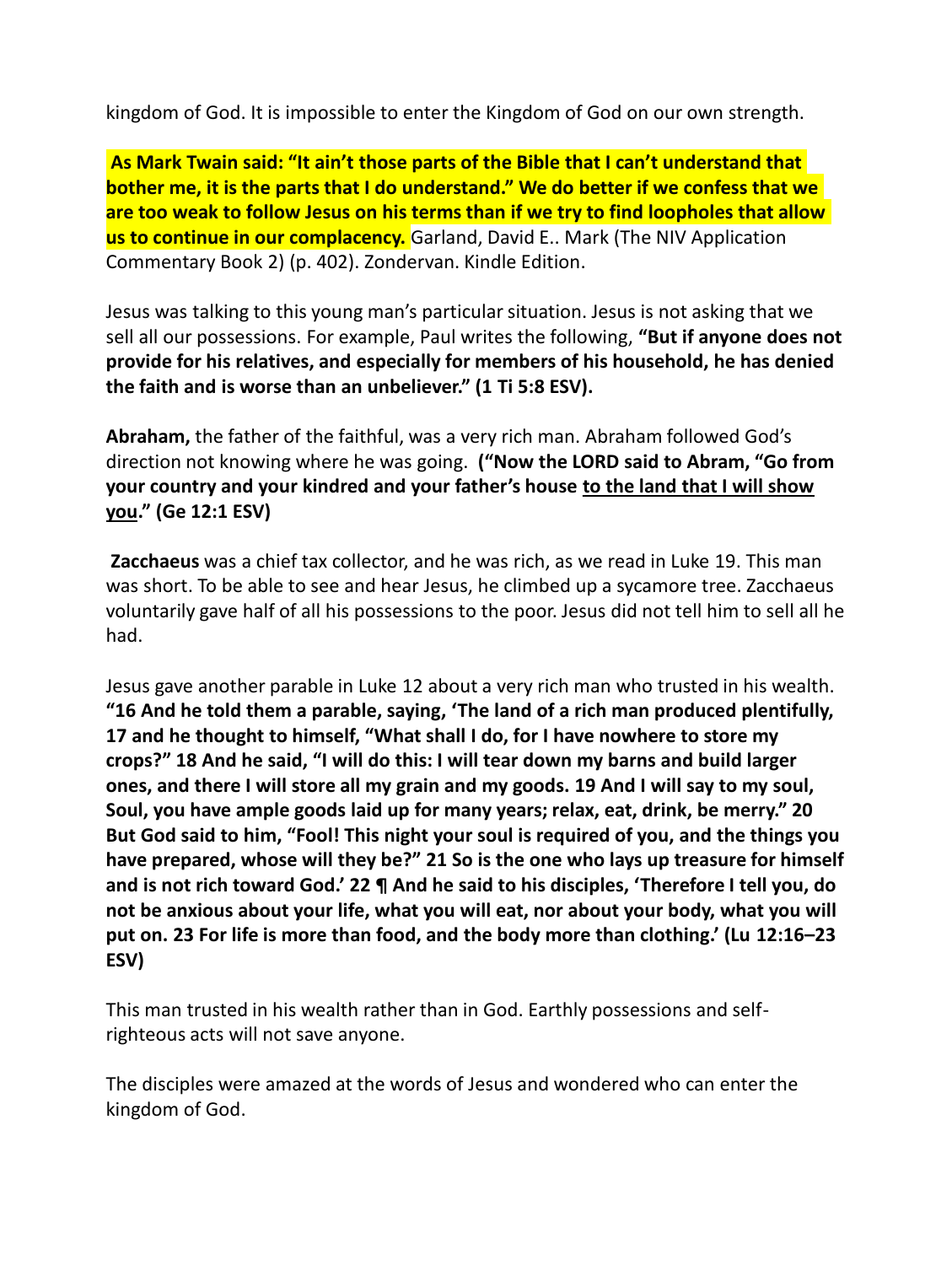It is interesting that Jesus called his disciples children in Mark 10:24.

Just as a camel cannot go through the eye of a needle neither can we enter the kingdom of God without trusting in Jesus.

## **The Story of a Son**

**author unknown (from From http://www.jaredstory.com/story\_of\_a\_son.html)** 

A wealthy man and his son loved to collect rare works of art. They had everything in their collection, from Picasso to Raphael. They would often sit together and admire the great works of art.

When the Viet Nam conflict broke out, the son went to war. He was very courageous and died in battle while rescuing another soldier.

The father was notified and grieved deeply for his only son.

About a month later, just before Christmas, there was a knock at the door. A young man stood at the door with a large package in his hands.

He said, "Sir, you don't know me, but I am the soldier for whom your son gave his life. He saved many lives that day, and he was carrying me to safety when a bullet struck him in the heart and he died instantly. He often talked about you, and your love for art. The young man held out his package. "I know this isn't much. I'm not really a great artist, but I think your son would have wanted you to have this."

The father opened the package. It was a portrait of his son, painted by the young man. He stared in awe at the way the soldier had captured the personality of his son in the painting. The father was so drawn to the eyes that his own eyes welled up with tears. He thanked the young man and offered to pay him for the picture. "Oh, no sir, I could never repay what your son did for me. It's a gift."

The father hung the portrait over his mantle. Every time visitors came to his home he took them to see the portrait of his son before he showed them any of the other great works he had collected.

The man died a few months later. There was to be a great auction of his paintings. Many influential people gathered, excited over seeing the great paintings and having an opportunity to purchase one for their collection On the platform sat the painting of the son.

The auctioneer pounded his gavel. "We will start the bidding with this picture of the son. Who will bid for this picture?"

There was silence. Then a voice in the back of the room shouted, "We want to see the famous paintings. Skip this one."

But the auctioneer persisted, "Will someone bid for this painting? Who will start the bidding? \$100, \$200?"

Another voice shouted angrily, "We didn't come to see this painting. We came to see the Van Goghs, the Rembrandts. Get on with the real bids! "But still the auctioneer continued, "The son! The son! Who'll take the son?"

Finally, a voice came from the very back of the room. It was the longtime gardener of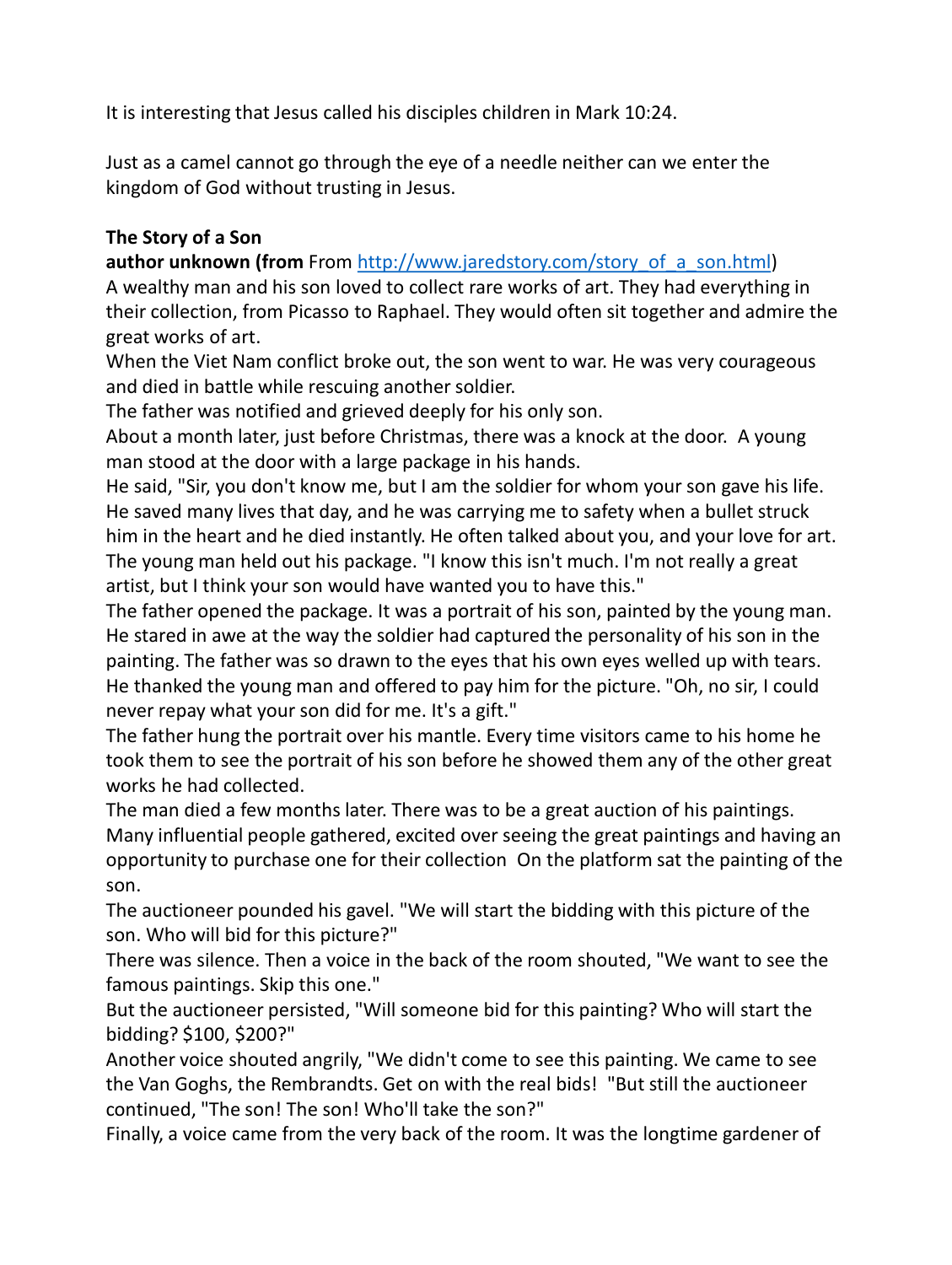the man and his son. "I'll give \$10 for the painting." Being a poor man, it was all he could afford.

"We have \$10, who will bid \$20?" "Give it to him for \$10. Let's see the masters." "\$10 is the bid, won't someone bid \$20?" The crowd was becoming angry. They didn't want the picture of the son. They wanted the more worthy investments for their collections. The auctioneer pounded the gavel. "Going once, twice, SOLD for \$10!

A man sitting on the second row shouted, "Now let's get on with the collection!" The auctioneer laid down his gavel, "I'm sorry, the auction is over." "What about the paintings?"

"I am sorry. When I was called to conduct this auction, I was told of a secret stipulation in the will. I was not allowed to reveal that stipulation until this time. Only the painting of the son would be auctioned. Whoever bought that painting would inherit the entire estate, including the paintings. The man who took the son gets everything!" God gave his Son 2,000 years ago to die on a cruel cross. Much like the auctioneer, His message today is, "The Son, the Son, who'll take the Son?" Because you see, whoever takes the Son gets everything.

When we trust in God's eternal Son with the help of the Holy Spirit, we have access to God through the Son and all that he has reserved for us now and in the fullness of the kingdom.

The big question is one of loyalty to the Son, to Jesus.

Where is our heart? Where do we place our trust? In the material or in Jesus.

The lesson we must learn is that we cannot qualify for the kingdom of God on our own.

Materialism is a god in our culture. It would be very easy to identify with the rich man and say to ourselves, and maybe not mention it out loud, "Why should I give away what I have worked so hard to get?" We all agree that religion involves sacrifice but the human tendency is to say, 'But not that much ".

In our society, as in every other society, money buys recognition, admiration, status, respect, etc. Wealth is very alluring indeed.

There are things that wealth and material possessions cannot buy. It certainly cannot buy our way into the kingdom of God. It does not provide us with the purpose of life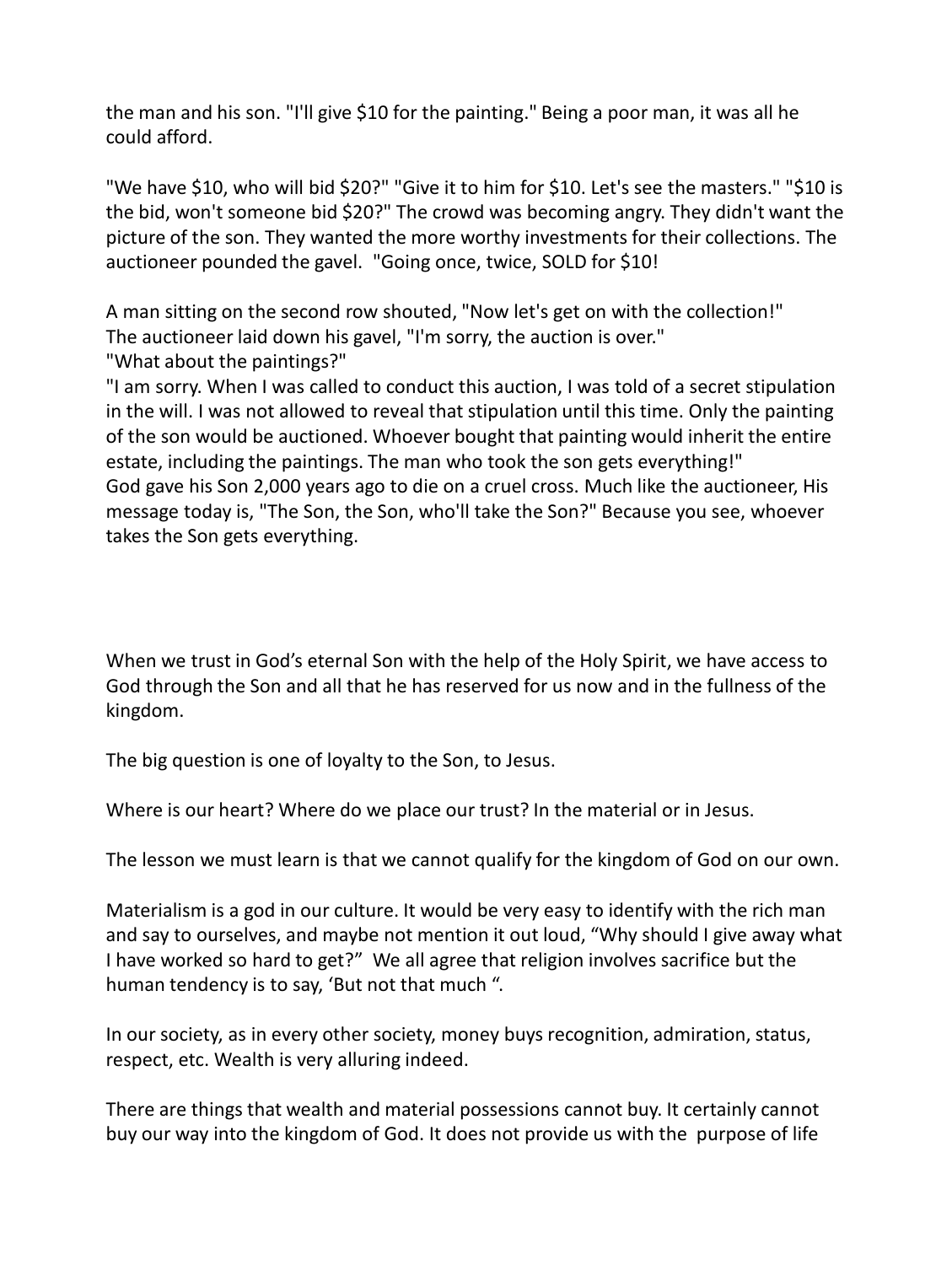beyond the life. Material wealth is never enough. Those who have it usually want more. Wealth in itself does not satisfy the longing of the heart.

At the end of our physical life, we cannot bring wealth and belonging with us. As someone said, "**There are never any U-Hauls behind the hearse** ".

What we see in this young man is that he was not ready to place radical trust in Jesus Christ. He wanted to obey God but there he had a line in the sand. Jesus recognized this and in love, he confronted him.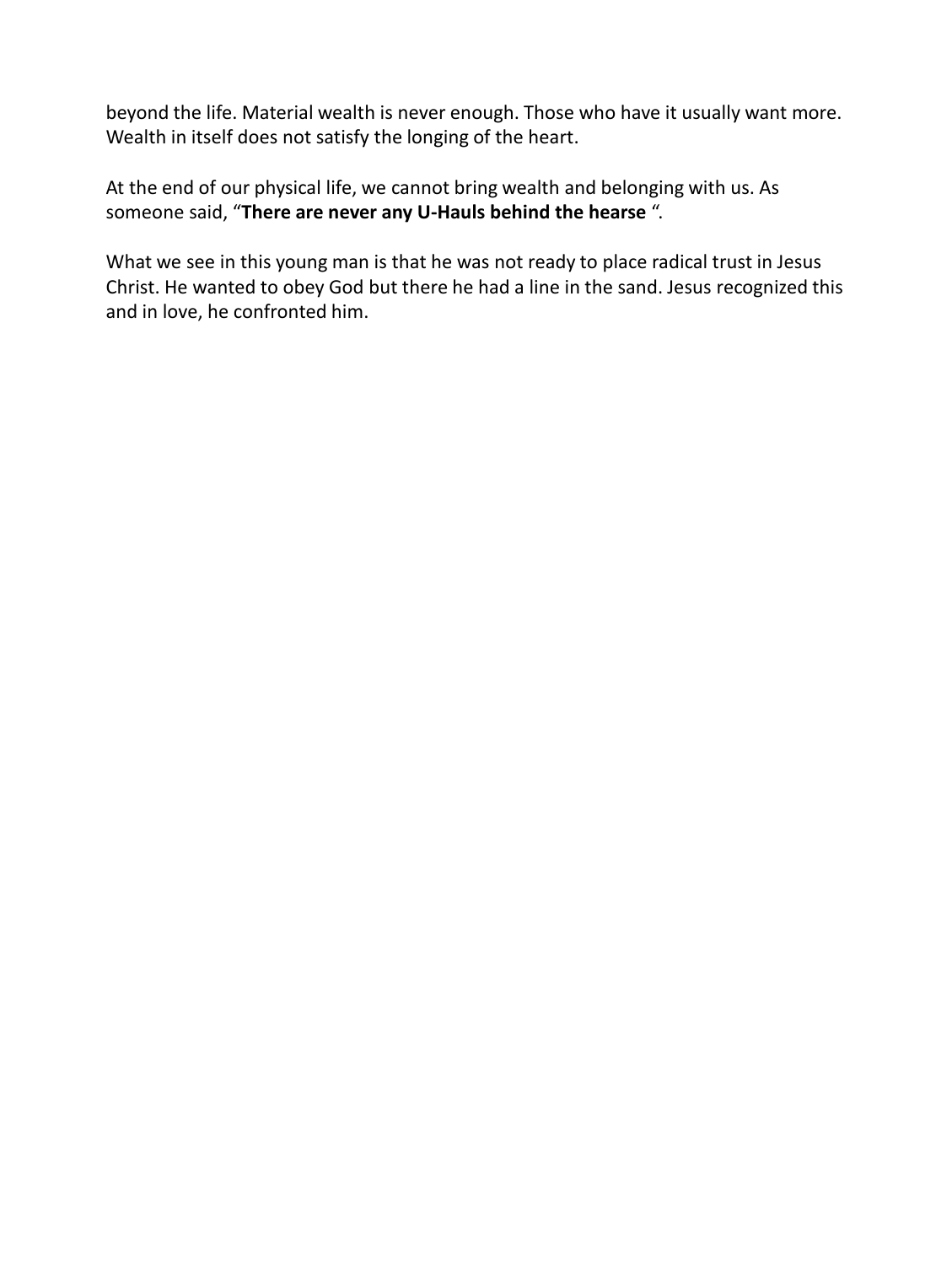

It is easy for all of us to make idols of our families, of those we love. It is easy to idolize our physical possessions, our home, etc. Anything can become an idol. Anything can take precedence over our relationship with Jesus.

The apostles were willing to leave everything to follow Jesus. Except for the apostle John, they all died because of Jesus and the good news he brought to this earth.

It is very easy for us to compromise fearing that we will lose the love of our parents, brothers and sisters, children and grandchildren if we submit in obedience to Jesus.

If you have not been confronted with this choice yet, You may very well be. It is so easy to please our families rather than following Jesus when the crunch comes. It is so very easy to go along with society's values which many in our families adopt and participate in their sinful way of life using all kinds of rationale.

Jesus spent times with sinners but he never participated in their sins.

We do not belong to ourselves anymore. We have been bought with a price. God the father was willing to give up his Son for us. Jesus gave up his life for us. He gave himself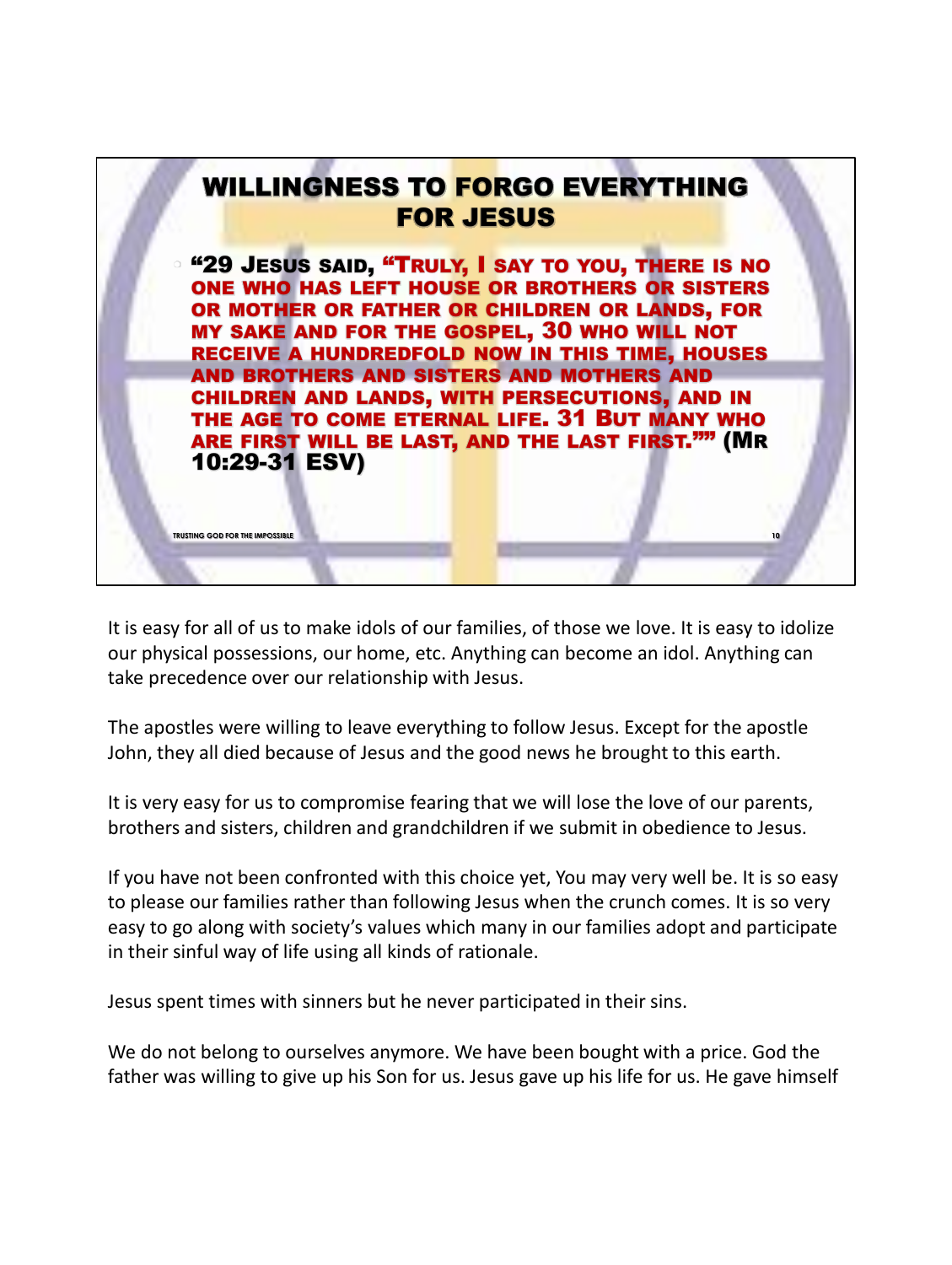for us.

We are to give our imperfect self to Jesus to receive eternal life with the hope of its full manifestation at his return.

Jesus never met this to be the guilt trip. All things are possible with God. What we are to take away from this passage of Scripture is our need to grow in the grace and knowledge of Jesus, to grow in humility because God is the one who brings us to the fullness of his kingdom and will gives us eternal life, not we.

In Jesus, the kingdom has come near to the presence of the Holy Spirit on earth. With the help of the Holy Spirit we trust God for the impossible!

This is the cost of discipleship – trusting God for the impossible!

Let us pray.